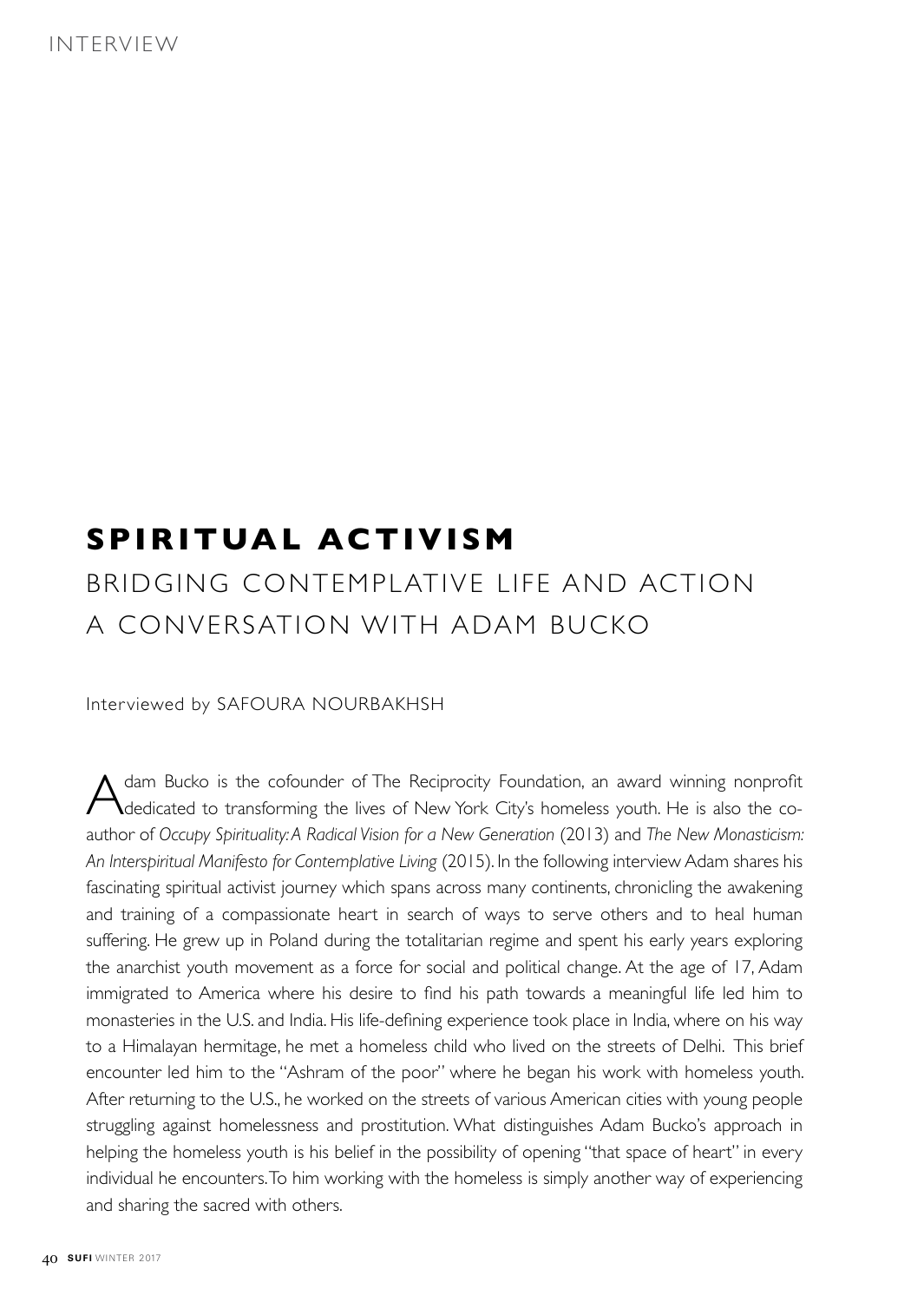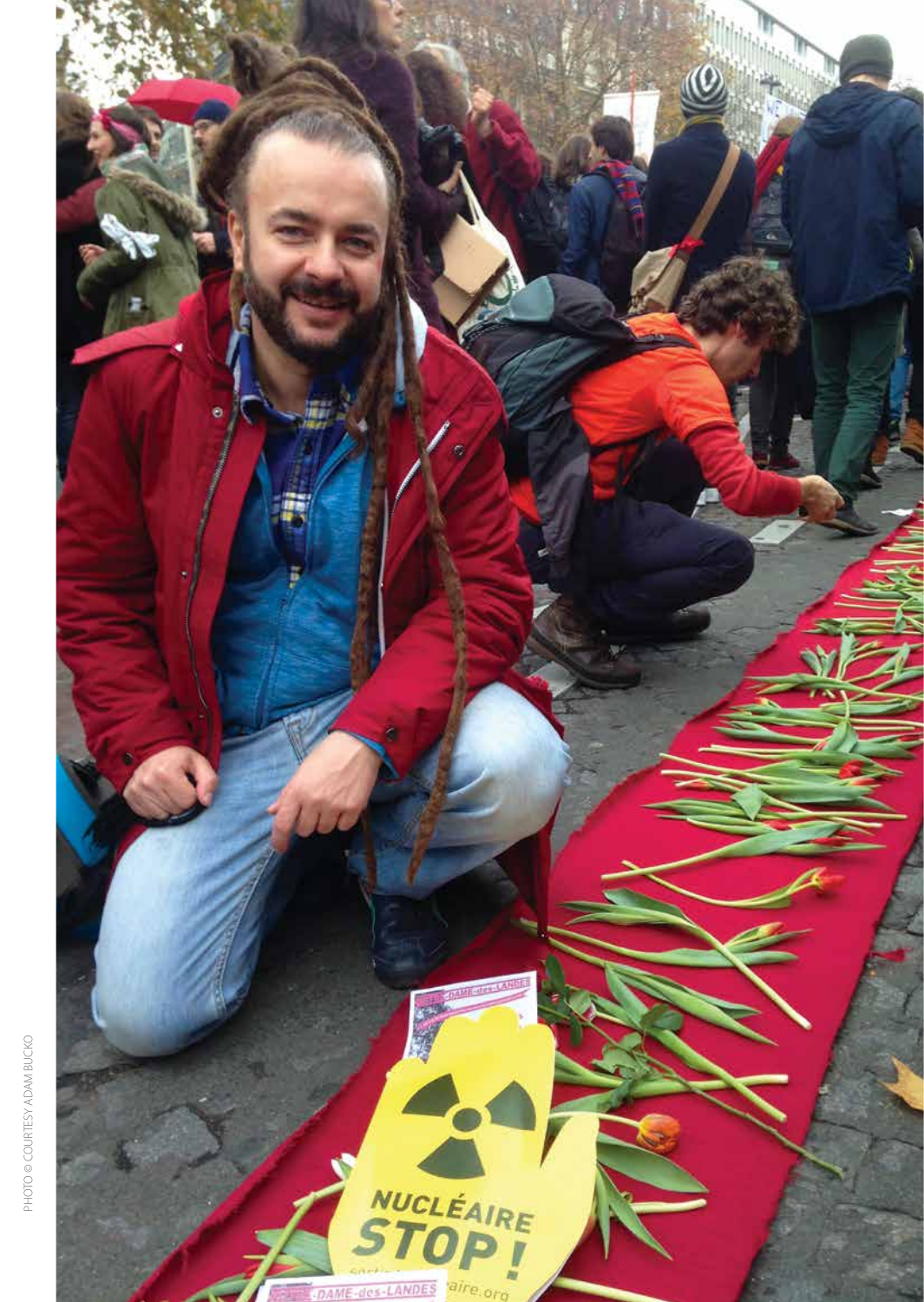**Let's begin with your early life experience. You were born in 1975 in Poland, which was a communist country at the time.** Yes, that's correct.

**You grew up there and lived there until you were seventeen years old. Can you tell us a little bit about growing up in Poland at that time, especially your experience of faith and spirituality and how it shaped you as a young man?** Of course during that time in Poland there was this big movement called The Solidarity Movement which was a movement for democracy and human rights. That movement was deeply rooted in faith. In many ways my experience of the church in Poland, when I think about that time, is that churches were the only free places in Poland where people could go and really speak honestly about all of their difficulties, all of their pain and also about all of their hopes. We were stuck in the system that was very oppressive and that didn't really give people many opportunities for self-actualization or any kind of a life of meaning and purpose. It was all about following orders, so to speak, and at times very, very oppressive and so early on I learned about these few activist priests who were kind of like Gandhian figures and preached non-violence, who talked about building a world that reflects all of those values that we had within our hearts—those values of justice and compassion. And those values that Jesus preached. And so I was very inspired by that and it just so happened that some of those priests that I admired were killed by the system. One of them was my parish priest. That was a very devastating experience for a child.

**So when you were seventeen, you and your family moved to the U.S. At the time when you le%, did you want to leave?** No, I didn't want to leave. It was a decision that my family made. Now I'm very happy that it happened, but at that time at the age of seventeen I was struggling with that quite a bit. The first couple of years in New York were very tough. We were undocumented immigrants. We didn't speak English, so for a seventeen-year-old kid it felt like you were transported into this foreign place and you don't even have the tools to connect with that new place.

**Can you say a little bit about how you ended up in a Hindu ashram in the U.S.? Was it something you were searching for, or a door opened, someone suggested that? How did**  that come about? After a couple of years, two or three, in New York, I just felt like my life just fell apart and I started experiencing periods of depression, panic attacks; a combination of different things and I was not able to function. My parents were taking me to doctors but no one really knew what was happening and it got to the point where I couldn't get out of bed. Then one day my mom found a holistic counselor from an ad in a Polish newspaper in New York and we scheduled an appointment and I started seeing her. She was a follower of an Indian holy man, Haidakhan Babaji, and she taught me meditation and it was one of those experiences where within a couple of weeks I started feeling better. Her

office was like entering a Hindu temple with pictures of saints and lots of incense and we would sit on the floor and just talk for hours at a time. She essentially started giving me instruction in contemplative life and after a couple of weeks the saint that she was following just started appearing in my dreams. He was showing up in my dreams and always laughing. I didn't know what to do with that, but eventually the experience of contemplative practice just really healed me. The way that the Hindu ashram happened essentially—my perception was changing so rapidly that I couldn't imagine myself just focusing on things that other kids my age were focusing on. There was this desire to dedicate myself to this practice. She gave me the name of a bookstore and I remember walking in and it was one of those spiritual bookstores called East West, a really wonderful bookstore that unfortunately no longer exists. I walked in and I picked up a book, opened it and there was a picture of this Hindu monk with long dreadlocks and I had dreadlocks too and I said Wow! That's my guy. I want to be like him. So I started reading these stories about Himalayan saints and then at some point she said why don't you just get on a Greyhound bus and go to one of those ashrams, and that's what I did. I went first for a month and it really changed my life because I got a very strategic lesson in how to live a contemplative life in the world. It was almost like the beginning of a monastic formation and while at the Hindu ashram I also started discovering this tradition of Hindu Christian ashrams of people like Father Bede Griffiths and others, essentially Christian monks who went to India initially as missionaries. Eventually that led me to India to do a retreat at a Christian hermitage outside of Rishikesh operated by a nun who was both a Hindu Swamini and Catholic nun, a Catholic Sister, so basically for her there was no contradiction. So that was a big thing for me and eventually some really important things happened in India. I met on my first day a homeless girl and that really changed everything.

**Yes. I heard you talk of that experience of seeing this homeless kid on the street and I want you to talk about this more. It's an experience that many of us understand coming from developing countries where you see kids every day, very young kids begging on the streets, sometimes selling stu& and you never know what to do about it or how to respond.**  Yes, before I went to India everyone told me that I'm going to see homeless kids and they instructed me to never give them money, you know things that we hear that those kids make more money than anyone else. They hang out in touristy areas. So I knew all of that and yet you arrive in Delhi in the middle of the night and go for a walk because you're curious about this place and all of a sudden these kids emerge out of a dark alley and take your hand and start walking with you and she's asking you for food and you look at her and it's like a twelve-year-old girl just skin and bones, dirty clothes, dirty face burned with cigarettes and it's like what do you do? You can't just ignore that. You can't just not respond to that. For me it was one of those experiences where all of a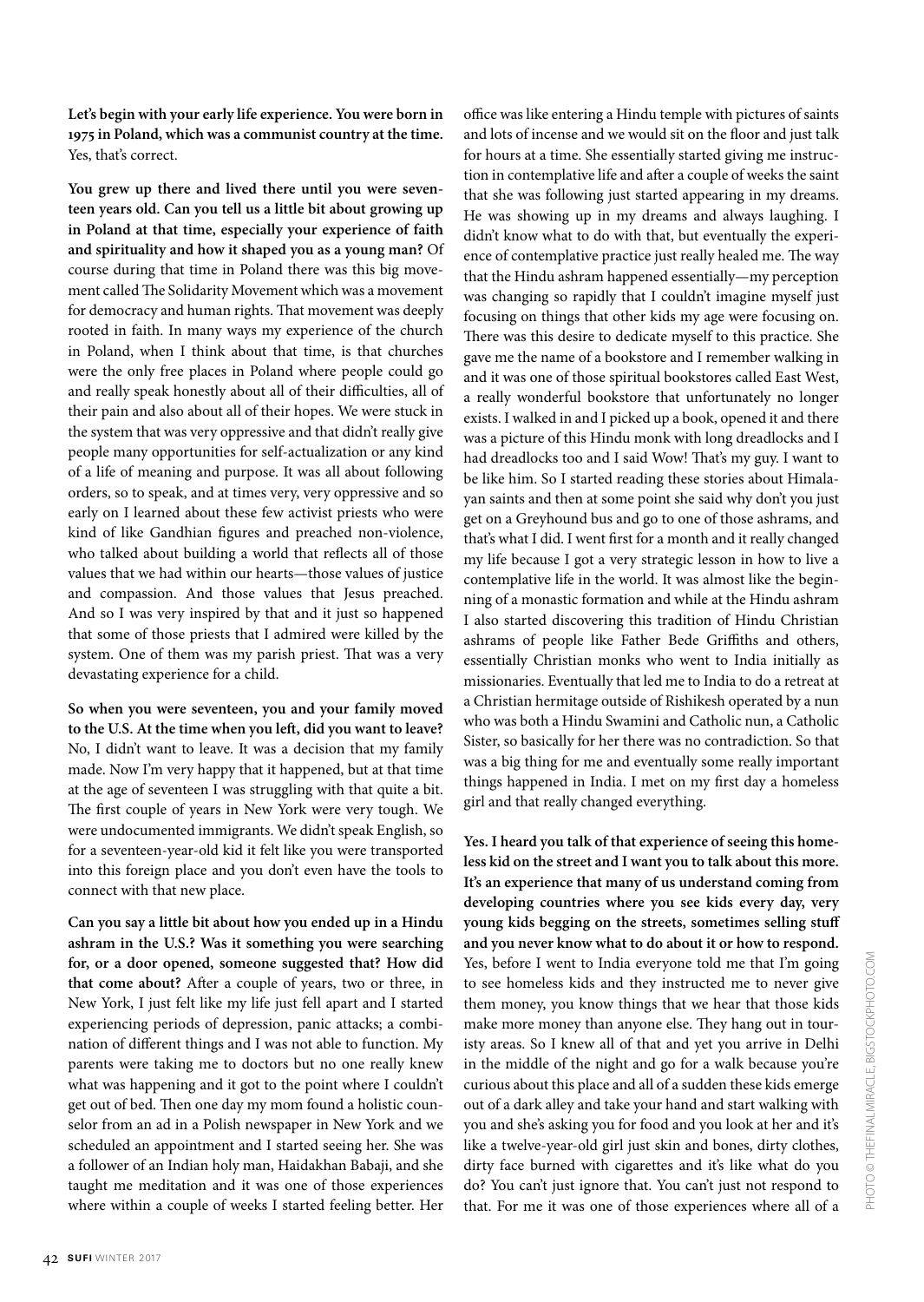I remembered the words of my theology professor who said that in life every person that we meet is a call that we need to respond to and for me that felt like that was my call and I needed to respond to her needs, I needed to respond to that something that I felt was calling me.



sudden everything stopped and I remembered the words of my theology professor who said that in life every person that we meet is a call that we need to respond to and for me that felt like that was my call and I needed to respond to her needs, I needed to respond to that something that I felt was calling me.

**So instead of going to a monastery you ended up going somewhere else?** Well, the next day I couldn't get that experience out of my head because it really shook me, so I called a friend of mine who was running an ashram outside of Delhi in the slums and he was one of those guys, in a way, one of those Christian monks who lived kind of like a Hindu sanyasi. So I called this guy and asked him to explain what was going on! Who is this child, why is this having such an effect on me? Being with him and seeing what's happening, just seeing all the brokenness, seeing all of the people who were rescued from the streets, maggots in their bodies, people who were dying of AIDS. Seeing that and feeling that pain was something that I had never experienced before. I felt like I was being trapped into pieces just being around that. Smelling, like rotting human flesh, seeing the maggots, seeing the blood and the suffering, but being in that... at first I just wanted to run away, but I was too embarrassed to do that so I just stayed.

**How long did you stay, then?** Initially I stayed there for a couple of days and on the third day I had this opening where I was this person who was not in very good shape, and all of a sudden something cracked in me—that identity that wanted to objectify other people's pain, that was afraid of people's pain, that wanted to just turn my back and run away from it because it was uncomfortable. That cracked. And after that all of a sudden it was like, okay, his pain is my pain. The only reasonable thing to do when we are in pain is that we address it.

**So you came back to the U.S. a%er how long?** I stayed in India for a few months. I still went to the Himalayas and spent sometime in the hermitage. But eventually I got very sick in India and I came back to the U.S. initially to Florida to heal. After a few weeks I realized that my experience in India had changed me. I couldn't just go back and pretend that nothing happened. I started working with homeless kids engaged in prostitution in Orlando and then one thing led to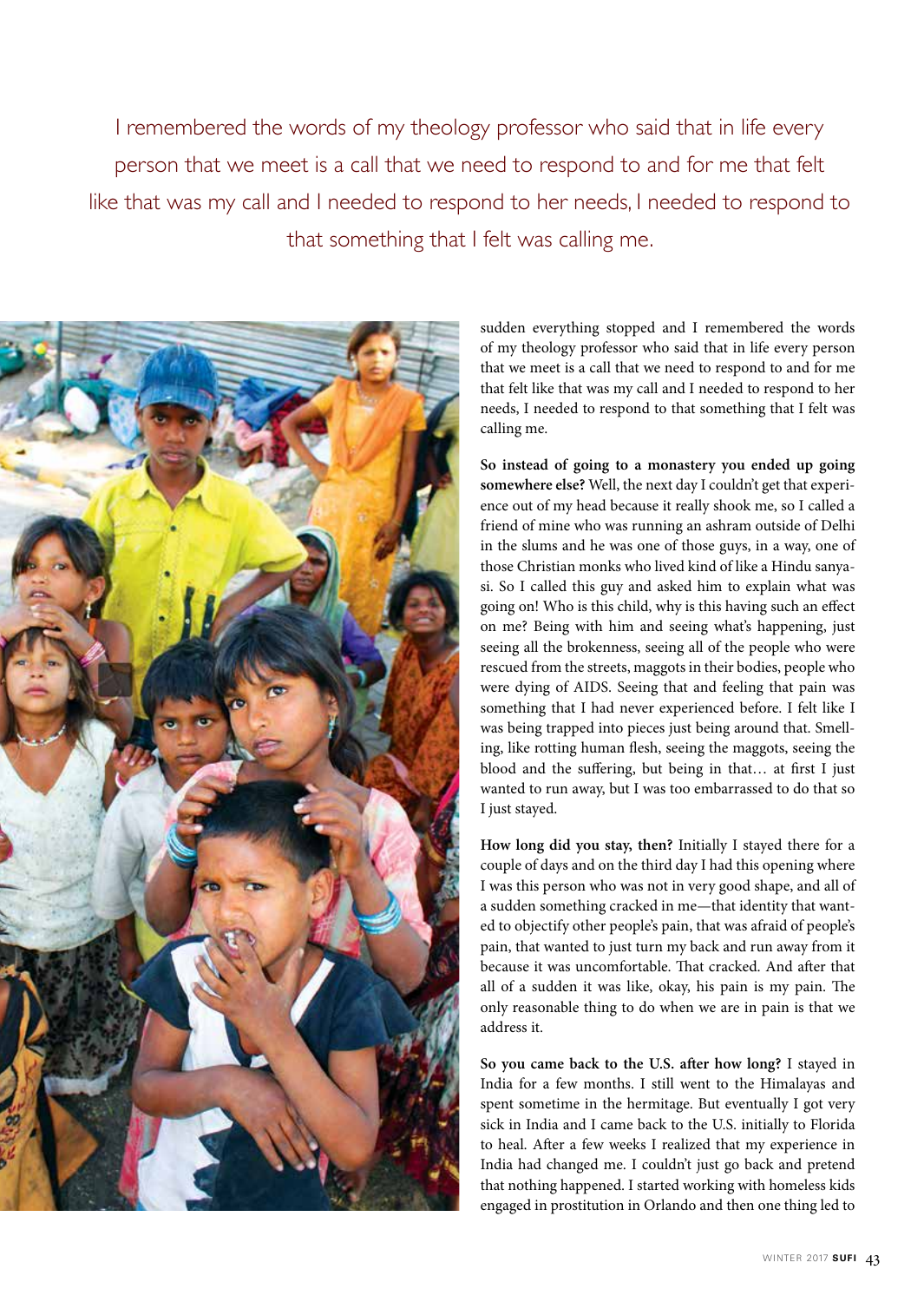To help them to find that something that infuses them with life. To help them find their gifts, then figure out a way how to offer those gifts to the world in a way that they can make a living, but also in a way that they can offer something really unique, something that reflects who they are, to the world.

another and essentially it was this process of discovering how things work in the U.S. Of discovering that even though we don't see it, we have kids, and we have adults living in conditions and situations that are just as bad, if not worse, than what I saw in India. It's just that here it happens in the back streets of our cities and no one knows, no one sees, all of it is hidden. We don't see that naked body in the streets, but those things are happening. They're just hidden. So I spent a year working in Florida and basically my work was to be on the streets to become part of the street fabric of all the homeless kids. To hang out with pimps, gangsters, crack dealers, and build relationships with them and in a way create these kind of spaces on the streets where both the abused and the abusers could come in, take a break from their identity and experience what it means to be cared for. Eventually, also, some of those kids were in trouble and needed help taking them out of that space and bringing them into a shelter and helping them to heal and helping them to rebuild their lives. But I had this experience, actually a couple of different experiences, that showed me that it was time to actually leave Florida and also to start an organization that could be contemplative in nature, that would be rooted in deep contemplative spirituality and that could address the needs of the young people in a way that was very direct.

**So in a way you saw that the more traditional programs for the homeless somehow didn't address the needs, or didn't work.** Yes. I think there are many restrictions, that's number one, many rules and restrictions that were not actually helpful and in addition to that the whole system and the way that it was built… it was built in response to what the situation was twenty, thirty years ago. The whole design of the programs was based on a belief that probably used to be true but is no longer true, namely that people become homeless because they lose their jobs and so therefore we have to provide them with short-term help where they can have a place to stay, where they are required to work, to save a little bit of money, and once they save two or three thousand dollars they are ready to go out on their own. Now, people become homeless for all kinds of reasons, especially young people, and also most of them, if we make them work while at the shelter, most of them are going to only have access to minimum wage jobs and in cities like New York or any big city, and probably most small cities in the U.S… if you have a minimum wage job that's not enough to have a life…

rent an apartment with that, it's just not enough. And so, we wanted to address that, so in the organization that we started we thought that instead of pushing kids into low-wage, lowskill jobs we help them to find their calling-to help them to find that something that infuses them with life. To help them find their gifts, then figure out a way how to offer those gifts to the world in a way that they can make a living, but also in a way that they can offer something really unique, something that reflects who they are, to the world. So that's one component. The other component of traditional youth help is that there are many, many restrictions. For example, one time I was standing outside of this hotel, and it was one of those hotels where you could get a room for weekly rates that were cheap and what that meant was that everyone who lived in that hotel was either prostituting or selling drugs or pimping. Those were the things, and so I remember standing outside and this girl approached me and she said could you help me. This is what I have to do, and she was doing sex work, and she said inside the hotel I have two small kids and they're sleeping, so when they fall asleep every night I leave the hotel room and basically I stand here and try to pick up some clients, trying to make a living, so this way I have money to pay for the hotel and also for money to pay for food for my kids. Can you help me? At that moment I realized that under the system I was working for—what would happen if we took her to a shelter? Immediately her kids would be taken away from her. They would be enrolled in the system and she would be made to work. They would send her to get a job at a fast food restaurant and then after she would make one thousand or two thousand dollars they would kick her out and ask her to get a place of her own. How is that solving anything? The kids would still be away and she still probably within a month or so, she would run out of her savings and she would be back on the street.

**To make a living…** Yes, to make a living. You can't even

**Exactly.** And another situation was I remember this other girl… sometimes you look at someone and you know that you're there to help them, you have to do something. And it was a sixteen-year-old girl who was prostituting. We tried to help her but it was very hard and one day she got arrested for prostitution. I had the sense that I had to go and visit her in prison and do something. She had to essentially get into a shelter but it was very hard because the rules and regulations said you can't interact with your clients, so to speak, outside.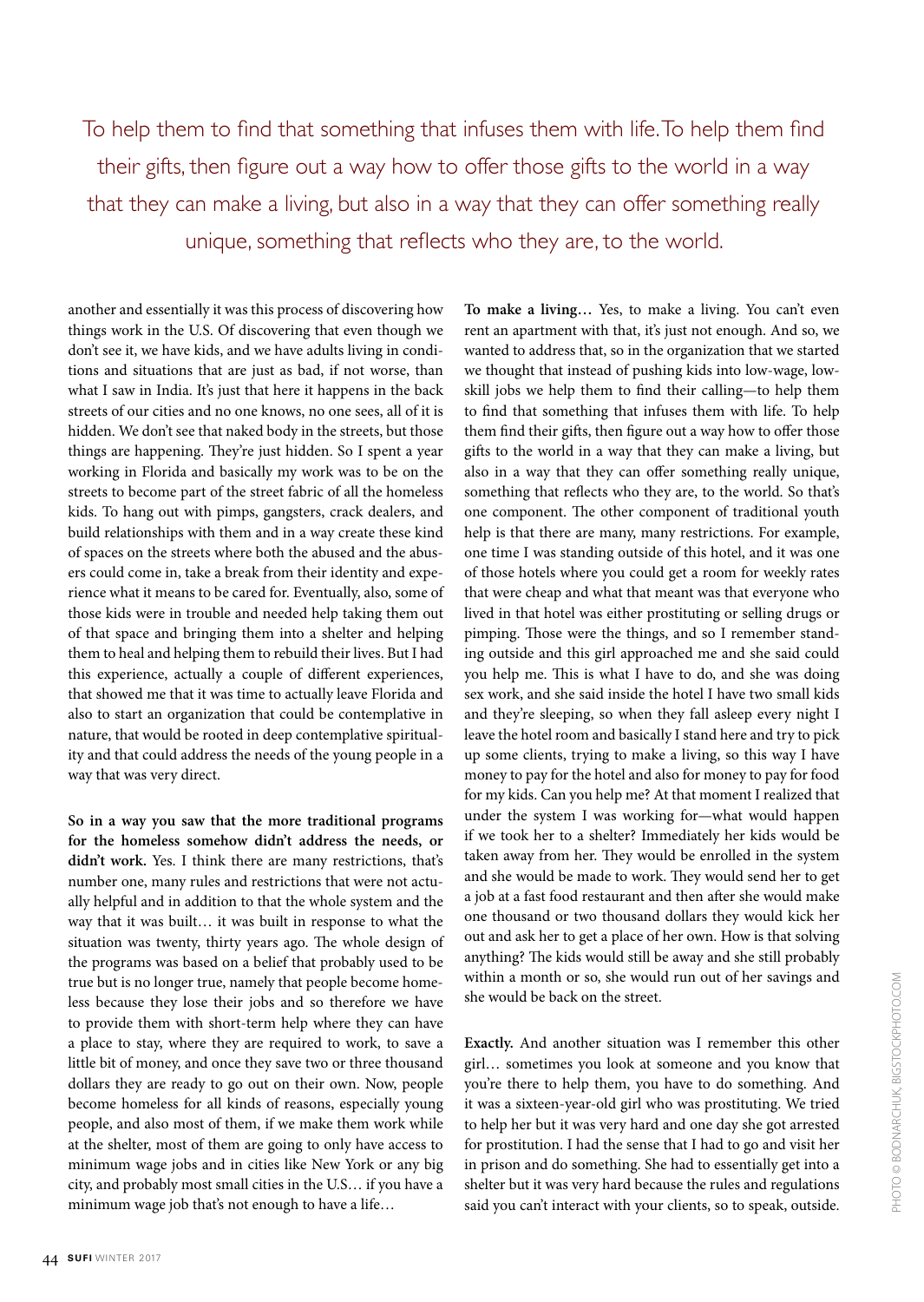

When you're part of Social Services you call those kids your clients. You can't really interact with them outside of a setting of a shelter or outreach or something like that. Going to visit someone in prison was against the rules and we still tried to do that but we just couldn't get around the system and then on the day she was released she got shot and she was killed. And another girl was killed by a drug dealer, so all of those experiences showed me that a new way was needed. But, of course, I didn't have the skills. I didn't have the courage to start a new organization but I did have an amazing friend, her name was Taz Tagore, and she was a Buddhist contemplative and a Buddhist teacher and at that time we had spent years talking about social change and one day she said let's stop talking and let's start doing. I was like, oops, okay, we have to do it. So we started the Reciprocity Foundation together.

**Yes, one of the questions I had for you was about professional training because there are a lot of people out there who really want to start a non-pro't organization and they have the right idea and the right motivation but wonder whether you need to have special training to start a program like this. And what was it like for you who had, of course, a very unconventional way of doing this? You had your spiritual journey and alongside that you also had this calling for service and you started to do that, but did you have any formal training?** I did have some formal training. By the time I started I had an undergraduate training

in theology and philosophy and a graduate degree in sociology focused on social movements and social change. I also had some training in psychotherapy and years of training in contemplative spirituality (which happened through mentoring with my mentors and teachers). And I would say that most of my work and the methodology that emerged for working with young people emerged more from my spiritual training than the other stuff, but nonetheless the other stuff informed it. I think it's very important to have training and it's also very important to have good mentors. I had some amazing mentors. I had a mentor who was a Hasidic Rabbi, for example, a very holy man who spent decades working on the streets of New York applying his kind of Jewish mystical teachings to how to rescue kids from the streets. You never see that done. I had my mentor in India, Ton Snellaert, whose unconventional approach really shaped how I looked at things. I had other mentors like Matthew Fox and Andrew Harvey who not only gifted me and infused me with some extraordinary teachings from the Christian contemplative tradition but who were truly there for me, sharing with me their lives and encouraging me to stay true to my vocation and to always remember that I am here to let God live through me as much as possible. And there were others who are some of the monks and hermits that I was mentored by. All of that contributed, but ultimately, I think, most of the methodology just came from contemplative prayer, from realizing that I need to show up with these kids just like when I show up for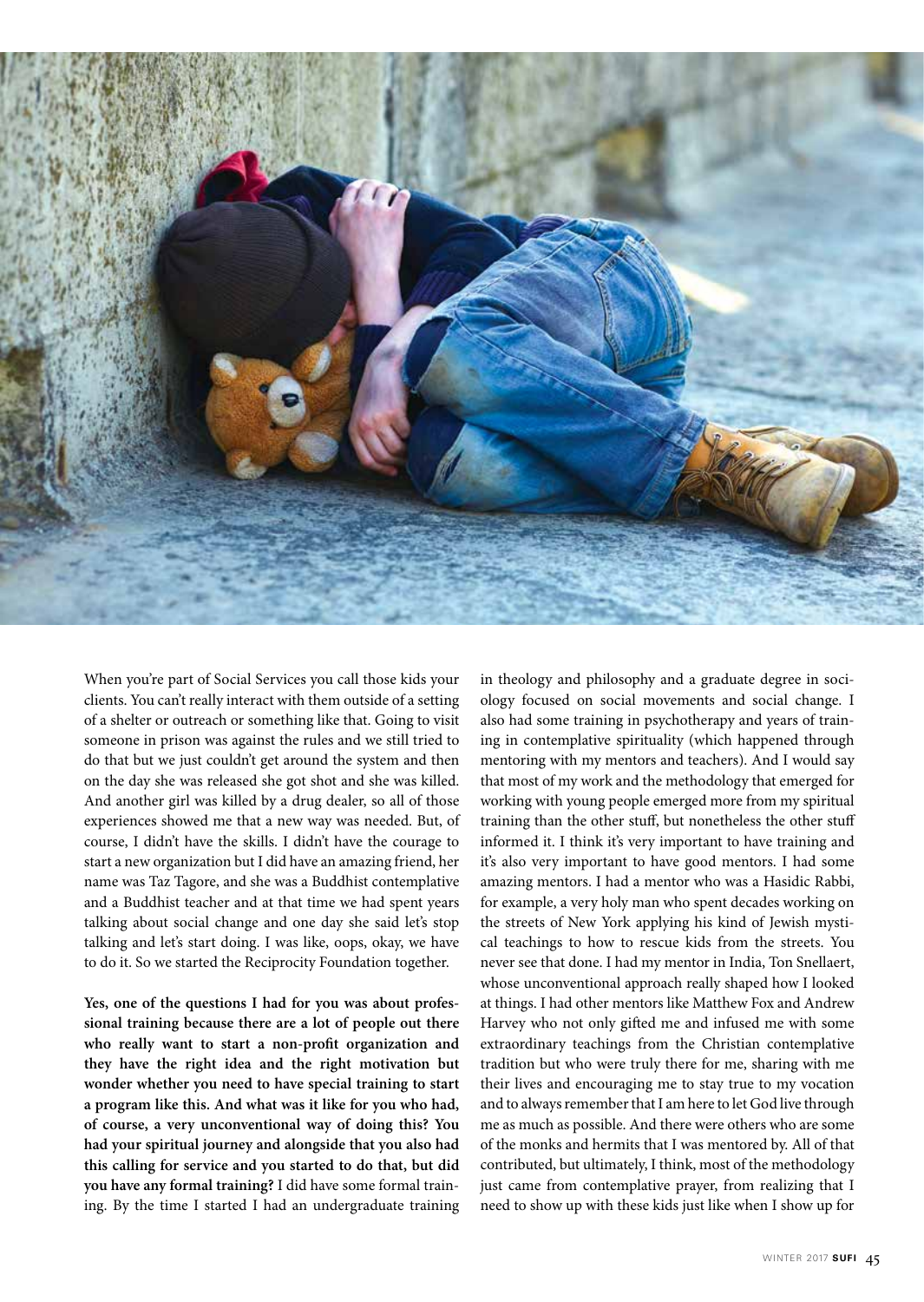

contemplative prayer—in a state of prayerfulness, receptivity and listening, putting all of my preconceived notions of what I am there to do aside, and just being able to be there for them. That meant being able to experience their pain without any buffers, being able to accompany them into the depths of their suffering, and then oftentimes breaking with them as a result of that pain. What I discovered in that process is that when everything falls apart and nothing works and there is nothing to stand on… there is this something much bigger than us, this Presence of God, that just emerges and holds us… this something infuses Itself into whatever is happening and starts doing the work of healing… both on me and them. And, so in the end it is not even clear who is helping whom. And it's all Grace. And that's when action becomes contemplation. That's when this work becomes prayer.

**(at's a very important distinction here between the way you use contemplative practice for these youths as opposed to a conventional therapist who sits with them. My assumption is that a therapist doesn't see that as part of their job to break with them, to go through the experience with them.**  And there is always this distance. Yes. It's very different in a sense. When kids come to us we welcome them into our family and they become our kids. They are not our clients. Our kids who go through the program are part of the family and eventually they run programs there. It's like this growing family in which… and what people say, "when I came here I felt love for the first time." It's a family rooted in God and love and for us that is the key. That is the kind of work that we wanted to do. That is what we felt was missing in the sector and it is different from the traditional way of working with people, however, I would say that it is important to supplement what we do with some more conventional things. Sometimes kids need therapy. Sometimes kids need all kinds of things that are more conventional, but for us we don't try to pretend that all of the things including the lack of love that they've experienced in their lives can be substituted with conventional things. There's no substitute for being able to show up as a loving person. There's no substitute for that. There's no substitute for a feeling of family where everyone can come in and feel seen, acknowledged and loved. But at the same time, it's important to deal with things that arise in a way that is skillful. So our program has many things, we help kids heal from their trauma, we enable them to go to college, they work with leaders from the industry of their choice, complete projects and that becomes part of their professional portfolio, we place them in internships and jobs. But none of that is disconnected from this family-like setting where you treat each of those kids as your kids, with special gifts, vocations, and ways in which they are meant to make a difference in this world. And yet, they do need to learn how to make a living in the process… but we help them to do that by sharing what's most unique and special about them.

**Can you tell us a little bit more about the contemplative practice that you used in your program? What exactly did you teach and how did you teach these practices?** My cofounder is Buddhist, I'm Christian, so the organization kind of fused those two traditions together in a way. People are often surprised—you guys are working with hundreds of young people and all of them practice contemplative practice? How is that possible? No one is interested in this stuffwell, they actually are! And for us we did a bunch of different things but at the core of it was, you enter our space and there's